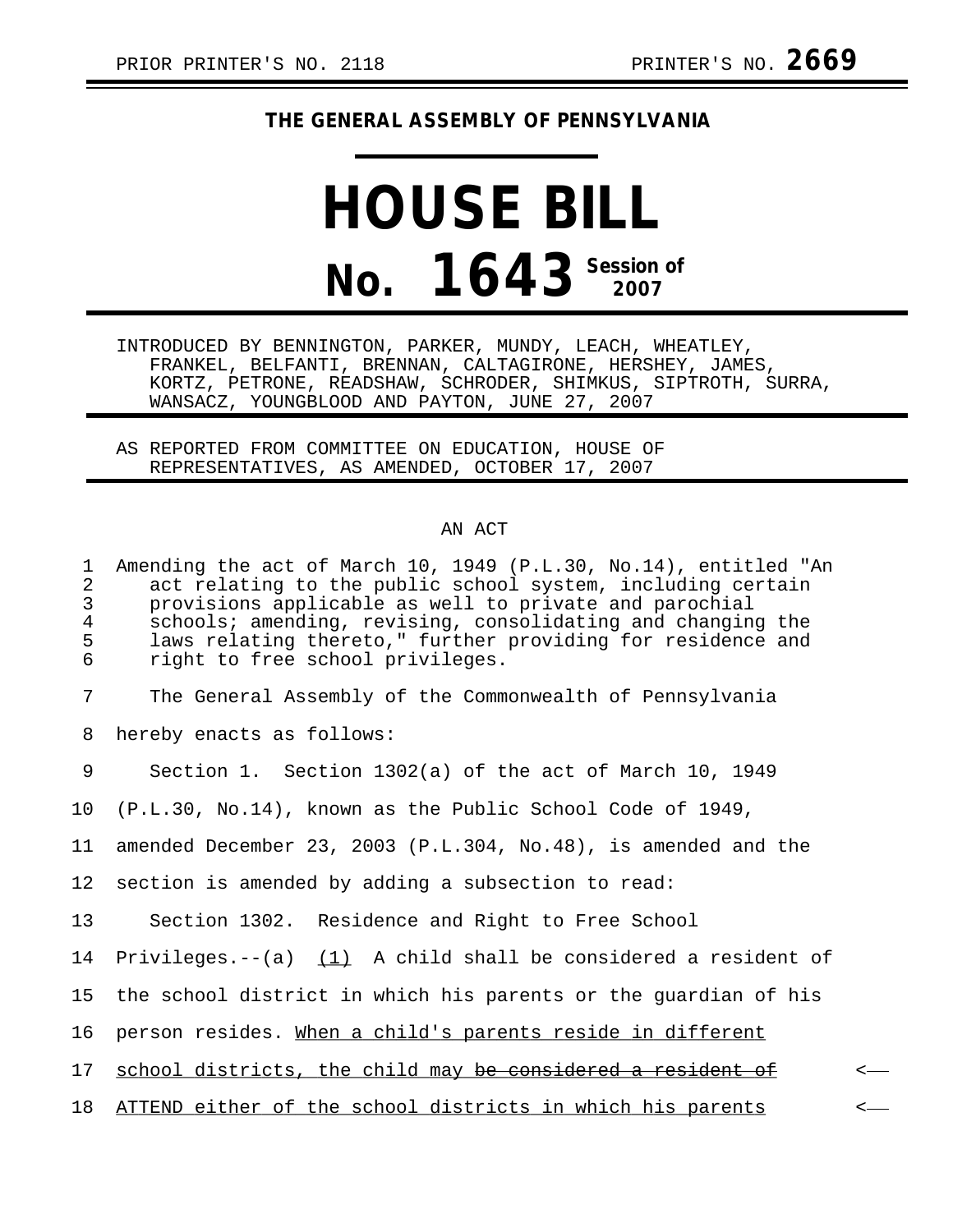1 reside, regardless of which parent has primary physical custody 2 of the child, provided that the parents agree or a court order  $\leftarrow$ 3 <del>so directs.</del> CHILD. THE PARENTS MUST CHOOSE AND SO STATE AND  $\sim$ 4 AGREE IN WRITING WHICH OF THE TWO SCHOOL DISTRICTS SHALL BE THE 5 CHILD'S SCHOOL DISTRICT OF RESIDENCE FOR THE SCHOOL YEAR, UNLESS 6 THERE IS A COURT ORDER THAT DIRECTS WHICH OF THE TWO DISTRICTS 7 SHALL BE THE CHILD'S SCHOOL DISTRICT OF RESIDENCE.

8 (2) Federal installations are considered a part of the 9 school district or districts in which they are situate and the 10 children residing on such installations shall be counted as 11 resident pupils of the school district.

12 (3) Nothing in this subsection shall be construed to require 13 a school district to transport a child to or from a residence 14 outside of the school district.

15 (a.1) When a resident of any school district keeps in his 16 home a child of school age, not his own, supporting the child 17 gratis as if it were his own, such child shall be entitled to 18 all free school privileges accorded to resident school children 19 of the district, including the right to attend the public high 20 school maintained in such district or in other districts in the 21 same manner as though such child were in fact a resident school 22 child of the district, and shall be subject to all the 23 requirements placed upon resident school children of the 24 district. Before such child may be accepted as a pupil, such 25 resident shall file with the secretary of the board:

26 (1) appropriate legal documentation to show dependency or 27 guardianship; or

28 (2) a sworn statement that he is a resident of the district, 29 that he is supporting the child gratis, that he will assume all 30 personal obligations for the child relative to school

20070H1643B2669 - 2 -